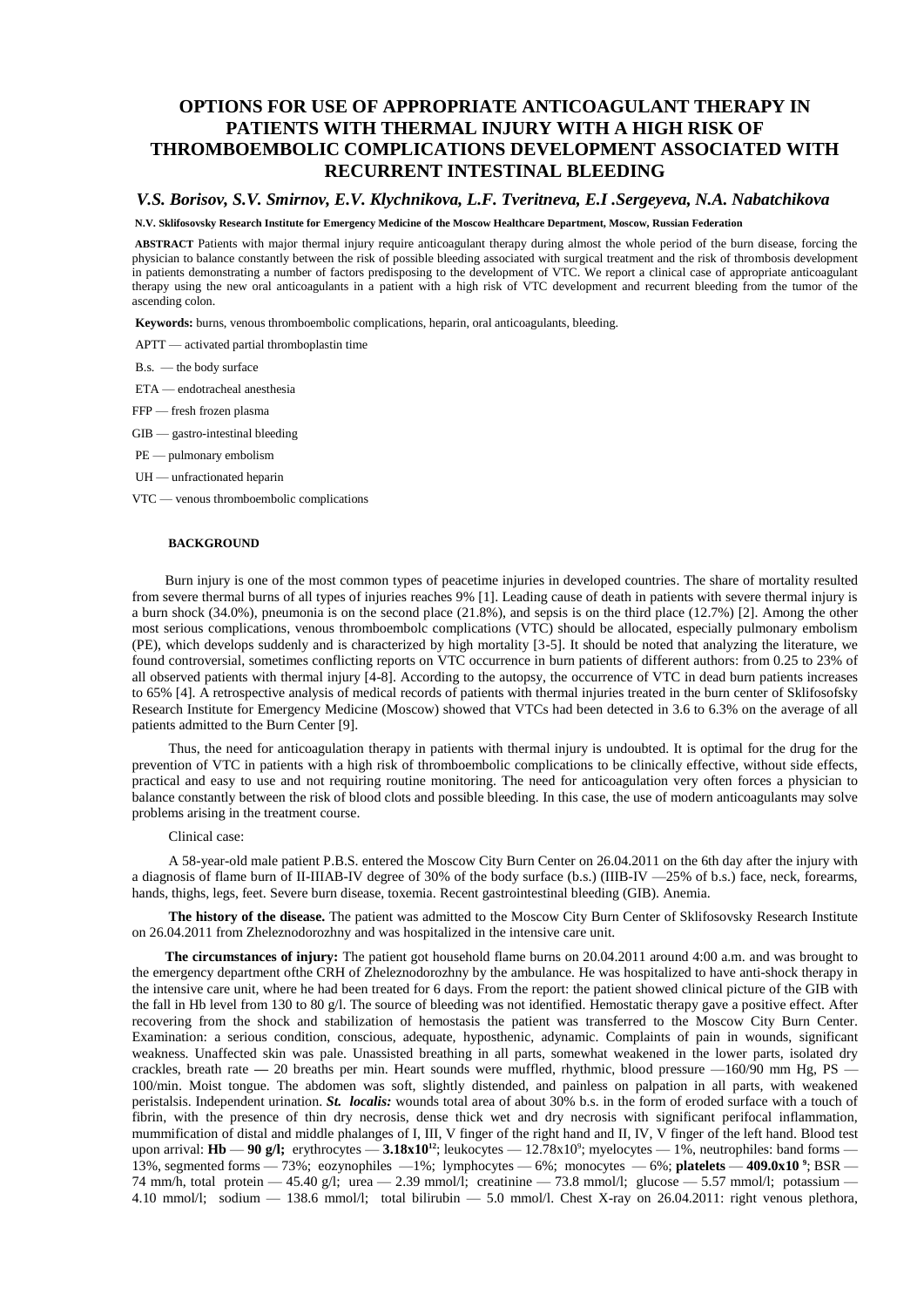darkened lower lungs. The severity of the patient's condition was caused by severe burn disease in the stage of toxemia, long distance transportation and recent GIB (according to the discharge summary). Pathogenetic and symptomatic treatment of the severe burn disease was initiated: infusion-transfusion therapy (red blood cell transfusions, fresh frozen plasma (FFP), 10% albumin solution), antibiotic therapy (Ciplox 200 mg x 2 times i.v.), antiplatelet therapy (Trental i.v.), anticoagulant therapy (first 3 days — unfractionated heparin (UFH) 5,000 x 4 times daily s.c., then UFH 2,500 x 4 times per daily s.c.), antiulcer therapy (Aciloc 2,0 x 3 times daily i.v. ), nutritional support (Nutricomp 2,000 ml per 24h) and symptomatic therapy. Dressings of burn wounds were performed regularly. After stabilization on 03.05.2011 (on the 7th day after admission to a burn center), the patient was transferred to an inpatient department for further treatment. When transferring, the patient's condition remained serious: the patient was conscious, communicative, had temperature reaction with a rise above 38.2ºC in the evening. Chest X-ray on 03.05.2011: right-sided pneumonia. Blood tests still had anemia **Hb** — **90 g/l** with leukocytosis and band shift to the left. Given the high risk of VTC associated with a patient's undetected source of massive gastrointestinal bleeding, we decided to cancel the subcutaneous UFH because of its inefficiency in terms of activated partial thromboplastin time (aPTT) of 28.5 (no 1.5 times increase of aPTT from initial values) and the possible risk of heparin induced thrombocytopenia (decrease of plateletes was observed from  $502.0x10^9$  (test of  $01.05.2011$ ) to  $297.0x10^9$  in 1 mm<sup>3</sup> (test of 03.05.2011). On 05.05.2011, anticoagulation using Pradaxa was initiated in dosage of 110 mg x 2 times orally. Creatinine clearance (Cockcroft-Gault equation) was 97 ml/min. In order to monitor the status of hemostasis during of the adoption of the oral drug Pradaxa the patient underwent tromboelastography (conclusion: no abnormalities) and advanced blood coagulation on 05.05.2011 (see table).

Given that the only pathogenetic option of treatment for burn disease is an early maximum removal of necrotic tissue from wounds and closure of burn wounds of the patient, on 06.05.2011 after appropriate preparation the extensive necrectomy under the ETA of total area of 15% b.s. was performed. Blood loss during surgery was 150-200 ml and was restored with transfusion of washed red blood cells (309 ml) in the immediate postoperative period. During dressings no increased bleeding from the surgical wound was revealed. On 10.05.2011, on the background of complete well-being the patient showed clinical picture of recurrent gastrointestinal bleeding, with a gradual decline in Hb to 52  $g/l$ . During diagnostic colonoscopy a tumor of the ascending colon was revealed, which occupied the lumen of more than 2/3, with signs of stopped bleeding. Hemostatic therapy was initiated (Etamzilatum 12.5%  $-$  4,0 i.v., Epsilon-aminocaproic acid 5%  $-$  100,0 i.v.), transfusion of FFP and (with the aim of substitution) erythrocyte suspension. Anticoagulation had been canceled on 10.05.2011 since the development of GIB. The hemostasis test of 16.05.2011 gave the following picture according to the coagulogram on the background of recent massive bleeding and hemostatic therapy: the fall of antithrombin III down to 60%, protein  $\overline{C}$  — to 74%, plasminogen — to 47.2% (see Table). Coagulogram of 19.05.2011: aPTT fell to 22 sec, indicating the need to reinitiate anticoagulation therapy. Given the low level of antithrombin III (60%) which excluded the possibility of using heparin, it was decided to continue taking Pradaxa from 20.05.2011 under the control of coagulogram and thromboelastography. Creatinine clearance varied in the range of 88-97 ml/min over time. Against the background of ongoing therapy with *Pradaxa* the patient underwent surgeries: 26.05.2011 — I stage of autodermoplasty (ADP) of 10% b.s. under endotracheal anesthesia (ETN); 09.06.2011— II stage ADP of 10% b.s. with simultaneous amputation of III, IV and V finger of the right hand and II, IV and V finger of the left hand at the level of proximal phalanges. The postoperative period was uneventful. The coagulation findings of 23.05.2011 are presented in the table. We noted normalization of blood coagulation: aPTT (31.3 sec), antithrombin III (80%), protein C (103%) and plasminogen (75.8%). In subsequent tests of 31.05.2011, 07.06.2011 and 17.06.2011 coagulologic parameters were normal. On 08.06.2011, venous ultrasonography of lower limbs revealed no echo signs of venous thrombosis. Activation of the patient was normal. On 16.06.2011, *Pradaxa* therapy was canceled. The total duration of therapy with *Pradaxa* was 31 days. After complete restoration of the skin, the patient was transferred to the 1st surgical department of Sklifosovsky Research Institute for Emergency Medicine on 28.06.2011 for further treatment, where right-sided hemicolectomy was performed. The patient was discharged in satisfactory condition on 19.07.2011.

*Table*

| Date           | APTT,<br>sec | <b>INR</b> | Quick's<br>prothrombin<br>(%) | Thrombin<br>time, sec | D-<br>dimer<br>mkg/<br>ml | Antithrombin<br>III,% | Protein<br>$C, \%$ | Plasminogen,<br>% |
|----------------|--------------|------------|-------------------------------|-----------------------|---------------------------|-----------------------|--------------------|-------------------|
| 05.05.2011     | 28.5         | 1.20       | 74.2                          | 19.5                  | 0.30                      | 86                    | 122                | 144.8             |
| 16.05.2011     | 30.5         | 1.09       | 84.4                          | 17.2                  | 0.16                      | 60                    | 74                 | 47.2              |
| 19.05.2011     | 22.0         | 1.01       | 99.5                          | ٠                     | ÷                         |                       |                    | ٠                 |
| 23.05.2011     | 31.3         | 1.11       | 79.6                          | $\overline{a}$        | 0.08                      | 80                    | 103                | 75.8              |
| 31.05.<br>2011 | 25.1         | 1.03       | 95.1                          | 19.1                  | 0.30                      | 84                    | 101                | 93                |
| 07.06.<br>2011 | 30.1         | 1.08       | 83.8                          | ٠                     | ٠                         | ÷,                    | ÷,                 | ٠                 |
| 17.06.<br>2011 | 32.2         | 1.09       | 82.4                          | ٠                     | ٠                         |                       | ÷,                 |                   |

| Coagulation parameters of the patient over time |
|-------------------------------------------------|
|-------------------------------------------------|

Notes: aPTT — activated partial thromboplastin time; INR — international normalized ratio